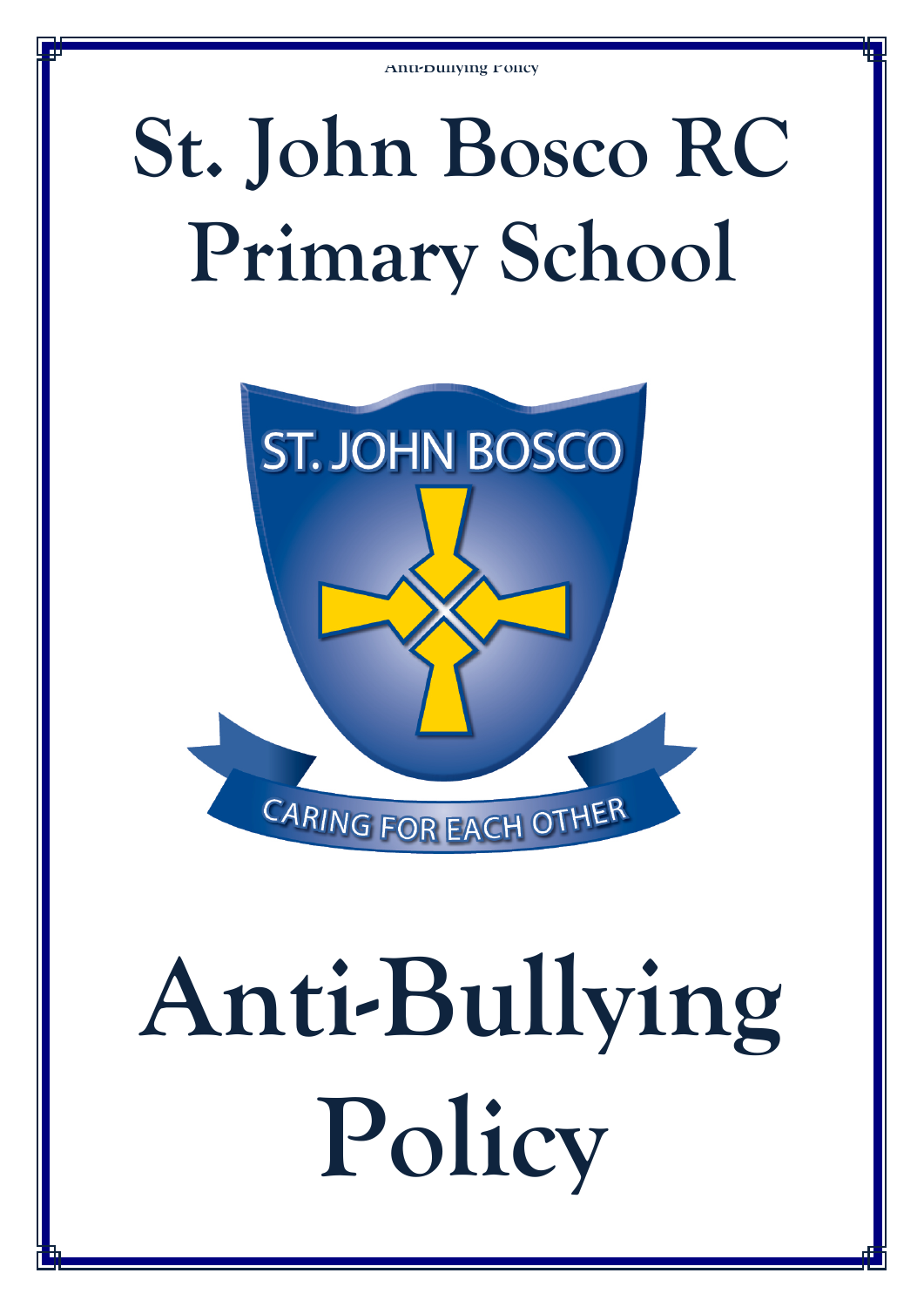### **CONTENTS**

### **Policy**

• Introduction

### **Sections**

- **1.** Aims and Objectives
- **2.** What is Bullying?
- **3.** Bullying Hurts
- **4.** How we handle bullying at school
- **5.** Standing up to bullying behaviour
- **6.** Guidelines for Parents
- **7.** Vulnerable Groups
- **8.** Monitoring and Review

### **Appendices**

Appendix 1 – KS1 Children Appendix 2 – KS2 Children Appendix 3 – Flowchart Appendix 4 - Types of Cyberbullying Appendix 5 – Record Keeping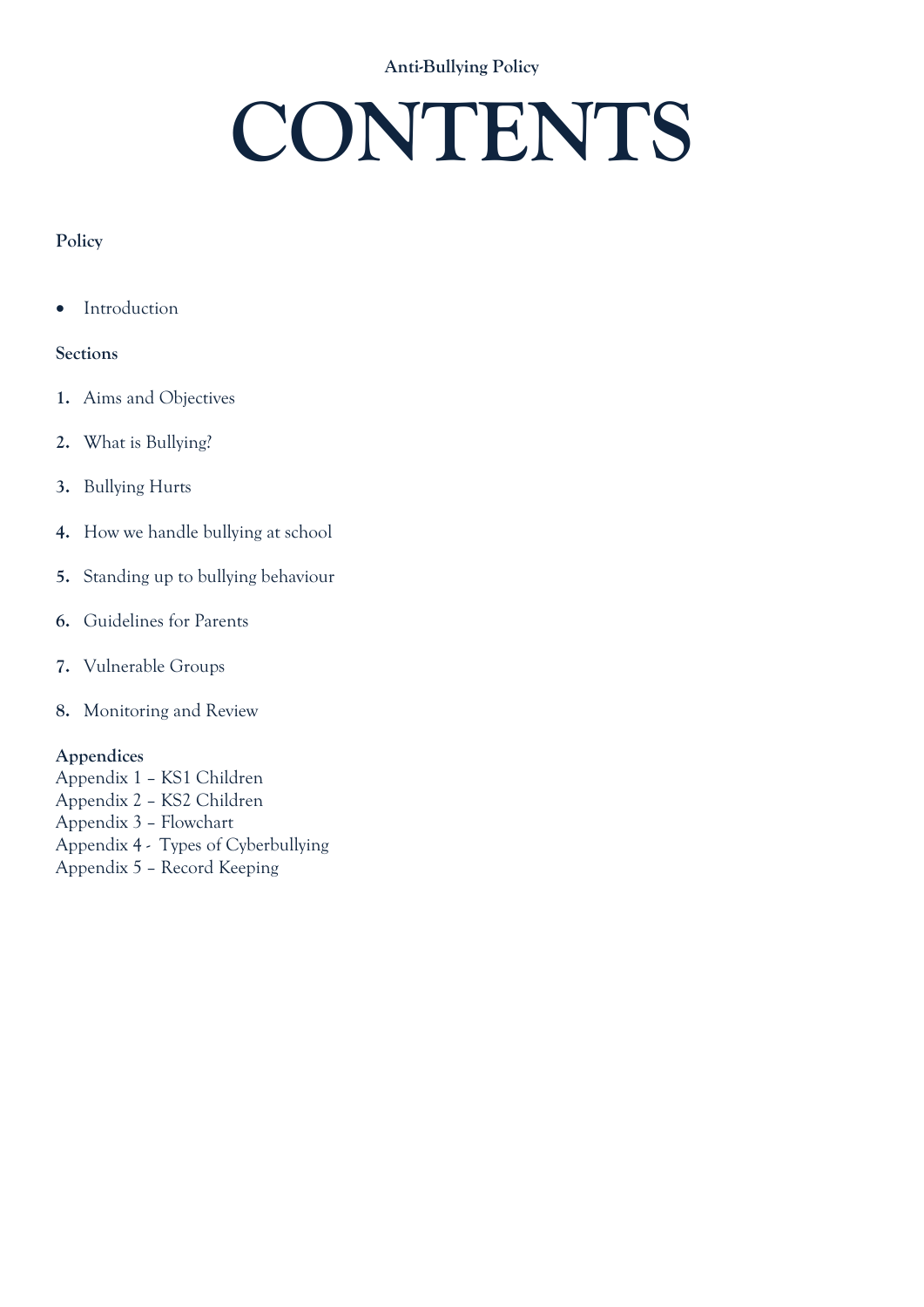### **INTRODUCTION**

### **Who the policy applies to**

This policy was developed and is reviewed and monitored through consultation with the whole school community and applies to all members of that community.

### Members of our school community are:

- Pupils
- Teachers (both permanent and supply teachers, and specialist teachers e.g. for music, dance and PE)
- Teaching Assistants
- Office Staff
- Lunchtime supervisors
- Kitchen staff
- Site Supervisor
- Cleaners
- Parents/carers
- School Governors
- Volunteers

### **1. Aims & Objectives**

In line with the Equality Act 2010 it is essential that our school eliminates unlawful discrimination, harassment, victimisation and any other conduct prohibited by the Act. At St. John Bosco RC Primary School we are committed to providing a warm, caring and safe environment for all our children so that they can learn and play in a relaxed and secure environment. Bullying of any kind is completely unacceptable and will not be tolerated in our school. We take all incidents of bullying seriously and we want everyone in our school to be happy.

### If there is a problem we will ensure that:

- We will actively listen
- Someone will act on the information received

### **2. What is bullying?**

Bullying is behaviour which deliberately makes another person feel uncomfortable, distressed or threatened. It is repeated over time and makes those being bullied feel powerless to defend themselves.

St. John Bosco School works hard to ensure that all pupils know the difference between bullying and simply 'falling out'. It is the right of every child and member of staff to feel safe from verbal, mental and physical abuse on their way to and from school and whilst in school.

### Types of bullying include:

- Physical bullying
- Emotional bullying (being unfriendly, excluding, tormenting, threatening behaviour)
- Name calling verbal bullying threats
- Cyber (all areas of the internet, e-mail and internet chatroom misuse, mobile threats by text messaging and calls, misuse of technology, e.g. camera and video facilities including those on mobile phones)
- Lying to get people into trouble
- Spreading gossip
- Stealing or hiding belongings
- Racist (racial taunts, graffiti, gestures)
- Sexual (unwanted physical contact, sexually abusive comments)
- Homophobic (because of, or focusing on, the issue of sexuality)
- Sexual orientation (homophobic or biphobic bullying)

### **What Causes Bullying?**

### People bully for different reasons such as:

- To feel powerful
- Jealousy
- To feel good about themselves
- To be in control
- Because they want something (attention, possession or friends)
- To look good in front of other people
- To feel popular
- Because of peer pressure
- To be big/clever
- For fun
- Because they are being bullied themselves
- Because they see and pick on an easy target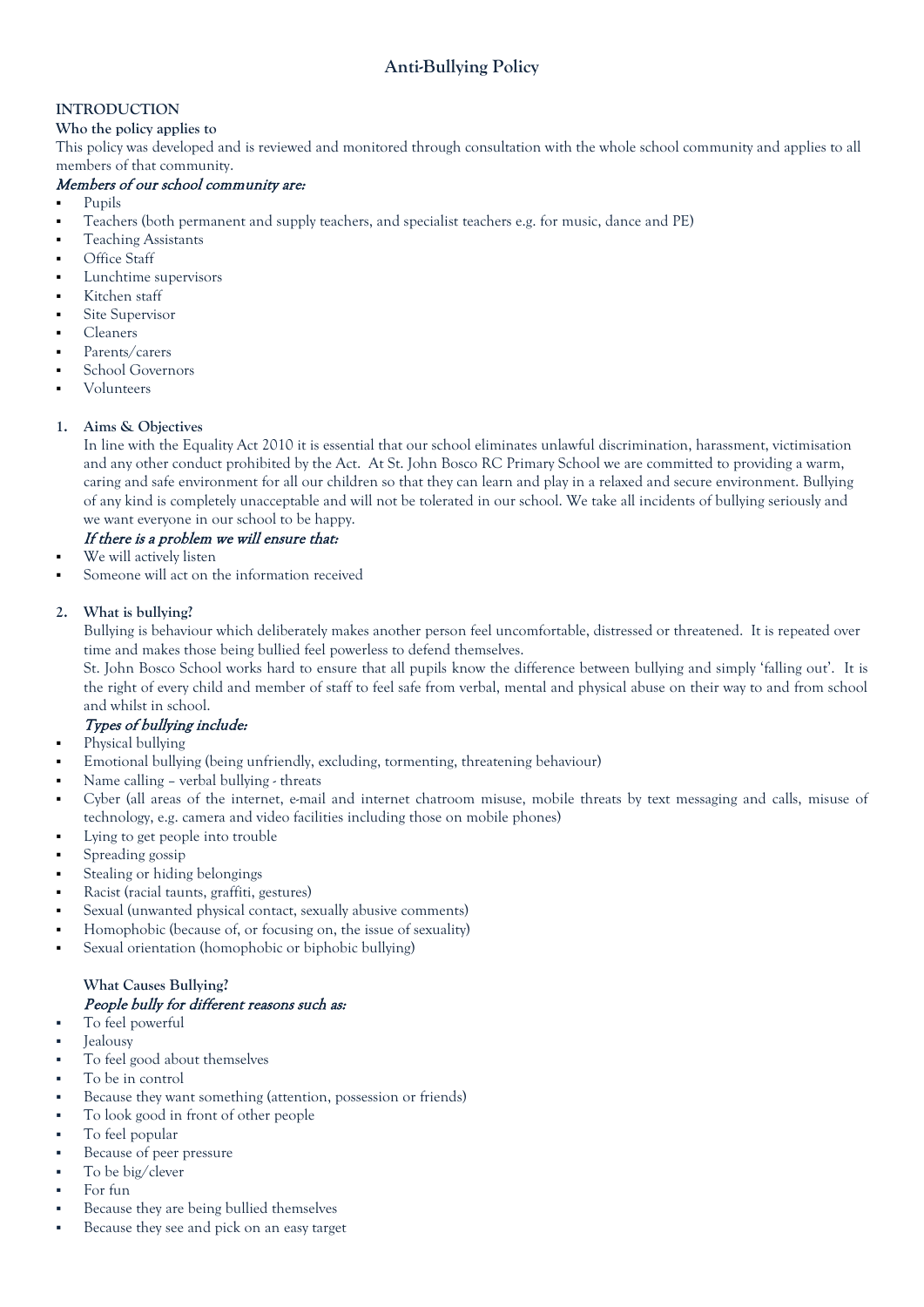### We want everyone to:

- Feel safe in the classroom
- Not experience peer pressure
- Not be teased or abused
- Be forgiven for our mistakes
- Be respected for who we are
- Be accepted just as we are

### **3. Bullying hurts.**

No-one deserves to be a victim of bullying. Everybody has the right to be treated with respect and pupils who are bullying others need to learn different ways of behaving. At St. John Bosco RC Primary School, we acknowledge that bullying does happen from time to time – it would unrealistic to claim that it does not. When bullying does occur, everyone should be able to tell and know that incidents will be dealt with promptly and effectively in accordance with our anti-bullying policy.

### **We are a TELLING school.**

This means that anyone who knows that bullying is happening is expected to tell the staff.

### If you see bullying:

- Don't laugh or join in
- Tell a teacher
- Speak up for the other children
- Stand by your friends

### If you are bullied:

- Tell your teacher and family
- Turn to your friends for support
- Don't blame yourself
- Talk until someone listens

### **4. How we handle bullying at school**

When educating our pupils about bullying we will foster a clear understanding that bullying, in any form, is not acceptable. Our children will be taught that bullying hurts and that no one deserves to be bullied. Everybody has the right to be treated with respect and pupils who are bullying need to learn different ways of behaving.

*Appendix 1 – KS1 Children Appendix 2 – KS2 Children Appendix 3 – Flowchart Appendix 4 - Types of Cyberbullying*

### The following steps may be taken by school when dealing with incidents:

- If bullying is suspected or reported, the incident will be dealt with immediately by the member of staff who has been approached.
- A clear and precise account of the incident will be recorded and given to the anti-bullying coordinator.
- The anti-bullying co-ordinator will share this information with the SLT.
- The anti-bullying co-ordinator will interview all concerned and will record the incident
- Teachers and other members of staff involved will be kept informed and if it persists the coordinator will discuss further with the SLT
- Parents will be kept informed
- Disciplinary measures will be used as appropriate and in consultation with all parties concerned
- If necessary and appropriate, external agencies will be consulted.
- Regular meetings with staff will be arranged to review the victims experiences and to look at the improvement/change in behaviour of the child bullying (e.g. every week for a month, a half-term, or a term).

### **5. Standing up to bullying behaviour**

This school is committed to stopping bullying behaviour and to do this we need everybody's help. Here are the things that every member of the school community can expect from the school and the things that are expected from each member:

### All pupils

All of us find ourselves in vulnerable positions sometimes, e.g. when we start a new school/job/subject, if we are having problems at home, etc. As part of the school community, you have a responsibility to help combat bullying by supporting other pupils when they are vulnerable. Don't gang up against another pupil in a vulnerable position, try to help him/her feel less vulnerable. Don't join in with making fun of them, even if you don't feel able to challenge the bullying behaviour yourself. And don't turn a blind eye to bullying and victimisation. Here's what to do if you know that another pupil is being bullied (this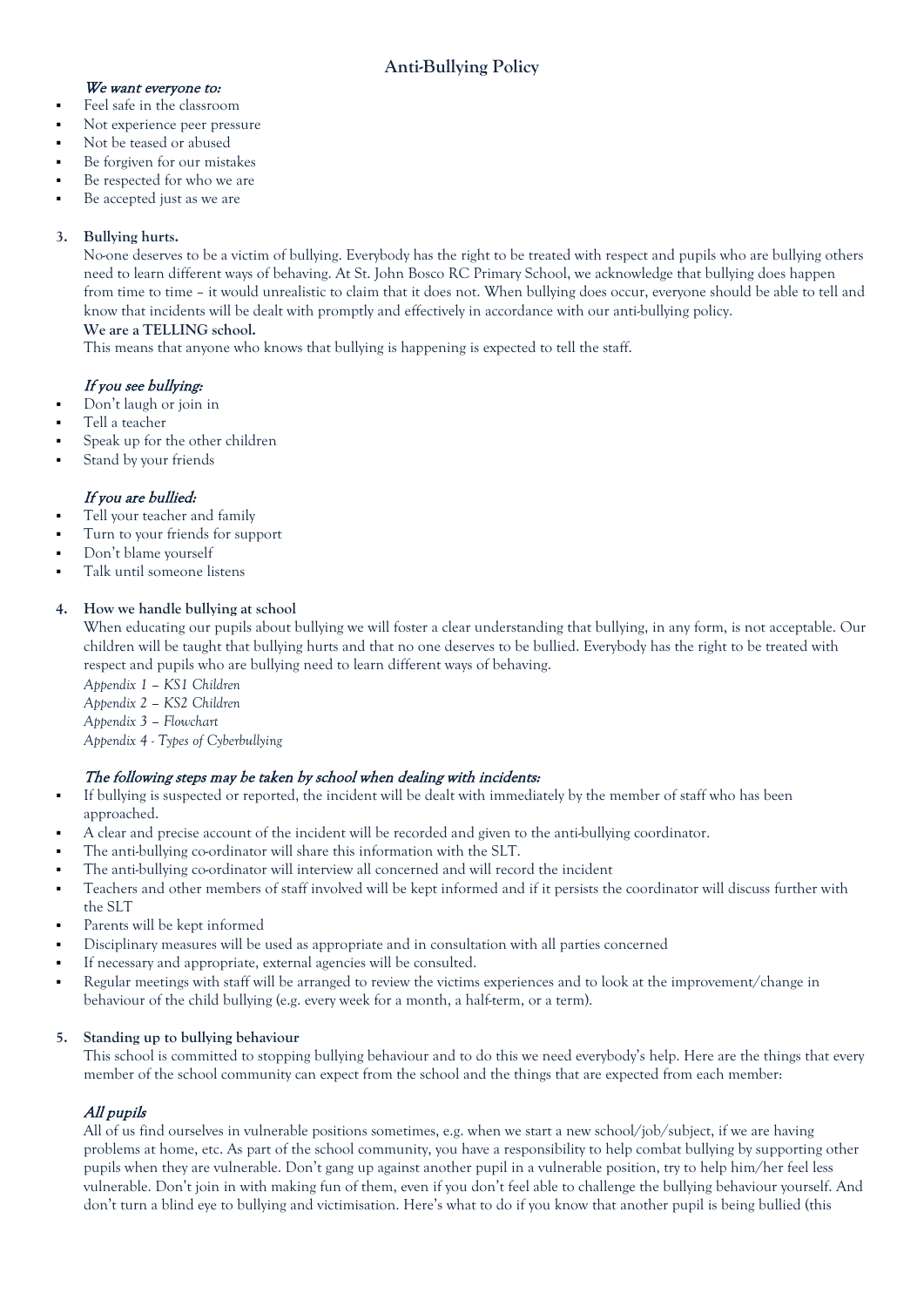could be a friend that you know really well, someone in one of your classes, or someone that you just see around the school and have never even spoken to; and the bullying could be happening at school, or on the way to and from school):

- Let a member of staff know about the bullying.
- Write down the details about the bullying and give it to a member of staff (who is being bullied, how they are being bullied, and when and where the bullying is happening/ happened; if you can, write down who is doing the bullying and also your name).
- Find a quiet moment to speak to a member of staff. Members of staff are: teachers, teaching assistants, office staff and playground supervisors.
- When you let staff know about bullying you can expect what you say to be taken seriously and that action will be taken to stop the bullying behaviour.

### Pupils who are being bullied

- *If you are being bullied, you can expect that:*
- You will be listened to and taken seriously.
- Action will be taken to help you to stop the bullying.
- You will be involved in the process of deciding what action to take to help stop the bullying and any worries that you may have will be listened to and respected.
- You will be given the opportunity to talk about the way that the bullying has made you feel and to find strategies to deal with these feelings and to understand and cope with bullying behaviour. *This means:*
- Your teacher, head teacher and the member of staff in charge of the anti-bullying policy will be told about your situation so that they can help to support you.
- You will be given the chance to work with them to find strategies to deal with bullying and to talk about any feelings and worries that you may have.
- Your teacher let your parent(s)/carer(s) know what is going on, and to offer them the chance to help support you, too.
- You will have regular meetings with staff (e.g. every week for a month, a half-term, or a term) to make sure that the action taken to stop the bullying is really working and that you are happy with how things are going.

### Pupils who are bullying

Bullying behaviour has no place at this school.

- *If you are involved in bullying, you can expect that:*
- Your bullying behaviour will be challenged.
- You will be treated fairly.
- You will be given the opportunity to change your behaviour and encouraged and supported in doing so.
- *This means:*
- You will be expected to work with staff to look at the reasons that you have been bullying and to find and put into practice other ways of behaving.
- Your teacher will let your parent(s)/carer(s) know what is going on, and to offer them the chance to help support you in changing your behaviour.
- You will have regular meetings with staff to review your behaviour (e.g. every week for a month, a half-term, or a term).
- If you don't work at changing your behaviour then staff will have to take more serious action.

### **Staff**

All staff can expect to be properly trained and supported in dealing with bullying. *All staff will be expected to:* 

- Promote an environment that is constructive and safe for all pupils through their own teaching practice and actions.
- Follow the procedures set out in this policy when they are dealing with bullying.
- Work in co-operation with colleagues, pupils, parents/carers, staff from other organisations in the local community and the school's board of governors to combat bullying.

### Parents/carers

All parents and carers can expect to be kept informed of the school's anti-bullying work throughout the school year. Staff will do their best to address any concerns that you may have about bullying; and you will be asked to co-operate with the school in supporting your child and promoting the message that bullying behaviour is not acceptable. *If your child is being bullied, you can expect that:* 

- You and your child will be listened to and believed.
- Staff will ensure that you are involved in the process of supporting your child in dealing with the bullying.
- Staff will do their best to address any concerns you may have.
- *If your child is bullying another pupil, you can expect that:*
- You and your child will be listened to.
- Your child will be treated fairly.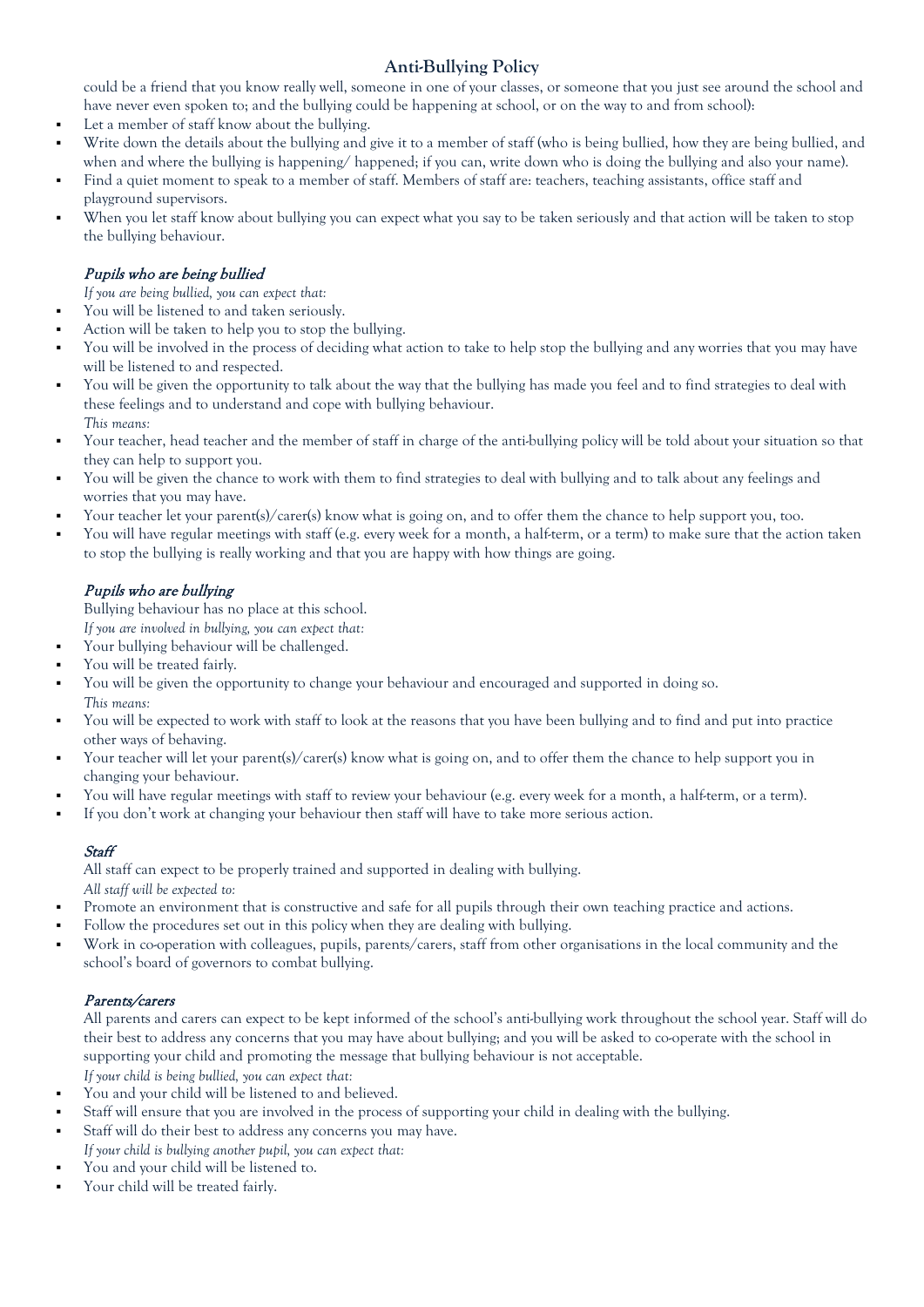Your child will be expected to change his/her bullying behaviour and supported and encouraged in doing so by staff. If you have any concerns that another child who attends the school (e.g. a friend of your child) may be experiencing bullying, please do not turn a blind eye but mention this to a member of staff.

### **Governors**

School Governors can expect to be kept up-to-date on the progress of the school's anti-bullying work, and to receive an annual report on anti-bullying work.

*School Governors will be expected to:* 

- Give feedback on the monitoring and evaluation of the anti-bullying policy and practices in the school.
- Publicly support the school's anti-bullying message.

### **6. Guidelines for Parents of Children Being Bullied**

Your child has the right to be safe. Your child has the right to expect other people, including yourselves, to help keep him or her safe

*If you suspect that your child is being bullied:* 

- Talk to your child about what is happening.
- Above all else be calm.
- Show sensitivity.
- Show concern.
- Reassure your child that he or she is not to blame.
- Keep a record of what your child tells you. Include details such as names, dates, time and nature of incident. You may wish to record this privately.
- Do not pressurise your child give them space and time.
- Once you are certain of the concerns, if at all possible, act with your child's agreement.
- Contact someone in school. This would normally mean contacting your child's teacher. Your child's teacher will deal with the concern and inform the Headteacher and/or Deputy Headteacher
- Maintain contact and work with the school.
- Some Do's and Don'ts Do listen to your child.
- Do take your child's concerns seriously.
- Do encourage your child to tell you what has been happening and to report any trouble that has been encountered.
- Do help your child to try and find a safe solution.
- Do talk to the school.
- Do look for signs of distress shown by your child.
- Don't ignore your child if they say they are worried about certain people.
- Don't tell your child to 'put up with it'. Bullying is not acceptable and action needs to be taken.
- Don't tell your child to fight back.
- Don't rush off and deal with the situation yourself.

### **7. Vulnerable Groups**

Within our school community we have a number of pupils who may be considered more vulnerable to bullying on the basis of their perceived difference from others. These vulnerability factors may include race and ethnicity, emotional vulnerability, EAL and communication needs, disability, learning needs and Looked After Children. As a school, we monitor carefully and ensure that identified children remain safe at all times.

### **8. Monitoring and Review**

This policy is monitored on a day-to-day basis by the Headteacher, who reports to governors about the effectiveness of the policy on request.

This anti-bullying policy is the governors' responsibility and they review its effectiveness annually. They do this through discussion with the Headteacher. Governors analyse information with regard to gender, age and ethnic background of all children involved in bullying incidents.

| Signed:             |               |
|---------------------|---------------|
| Designation:        |               |
| Date:               |               |
| <b>Review Date:</b> | November 2022 |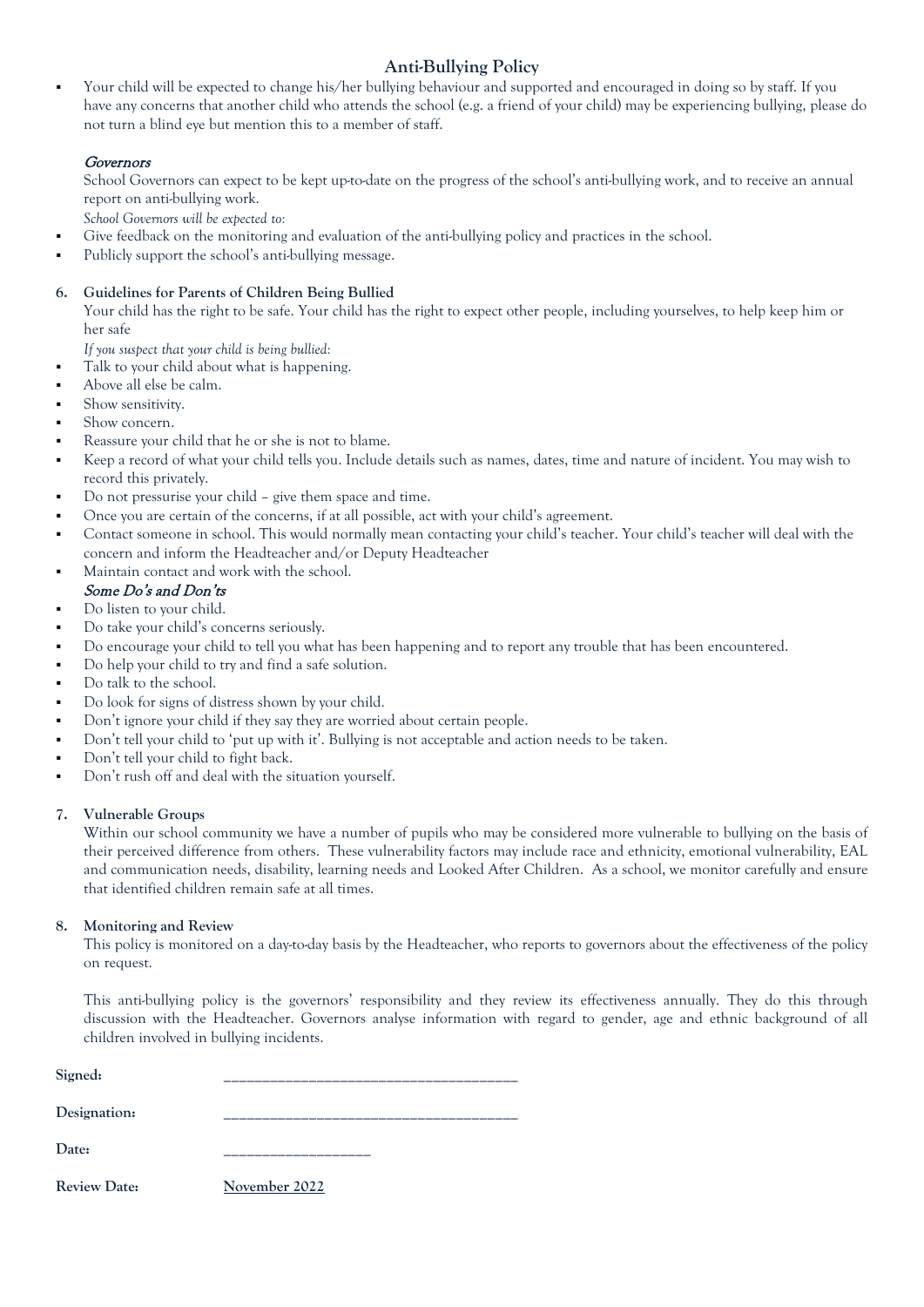### **APPENDIX 1**  Key Stage 1 children.

*It is bullying when anybody repeatedly;* 

- hurts others on purpose-especially hitting or kicking
- says they will hurt other people
- teases others unkindly
- calls people names
- takes other people's things, spoil or throw them away
- says unkind things about others, whether true or not
- prevents others from joining in their work or group activities.

*It is not bullying when people;*

- hurt others by accident
- doesn't know other people want to join in
- won't let other people have their own way
- asks others to take their turn
- wants others to play by the rules
- borrow or use others things without asking, especially if they do not know they are not for general use.

### **APPENDIX 2**

### Key Stage 2 children.

*It is bullying when anybody repeatedly;* 

- deliberately hurts others time after time, especially when people are unable to defend themselves
- teases others especially when the person being teased begins to feel unhappy about it
- calls others names, especially when the names are about how people look; e.g. race, colour, appearance, culture, gender, ethnic origin or any form of disability
- threatens they will hurt others
- tries to take people's possessions or money by force
- demands that others give them money or possessions
- forces others to do things they know they should not do
- hurts others physically and repeatedly
- spoils, damages, takes or throws away other people's belongings
- leaves people out of play, groups, or other social activities deliberately
- exaggerates tales or spreads rumours particularly when meaning harm to the person
- acts maliciously towards others, openly or by stealth
- makes offensive remarks, hiss or otherwise show that they are intending to hurt or dominate others.
- Carries out Cyber bullying in its many forms (See appendix 4 for more details)

*It is not bullying when people;*

- ask if they can join in
- borrow things and forget to return them
- call people by a name they are happy with
- hurt others accidentally
- give good reasons why others cannot be included in a group activity.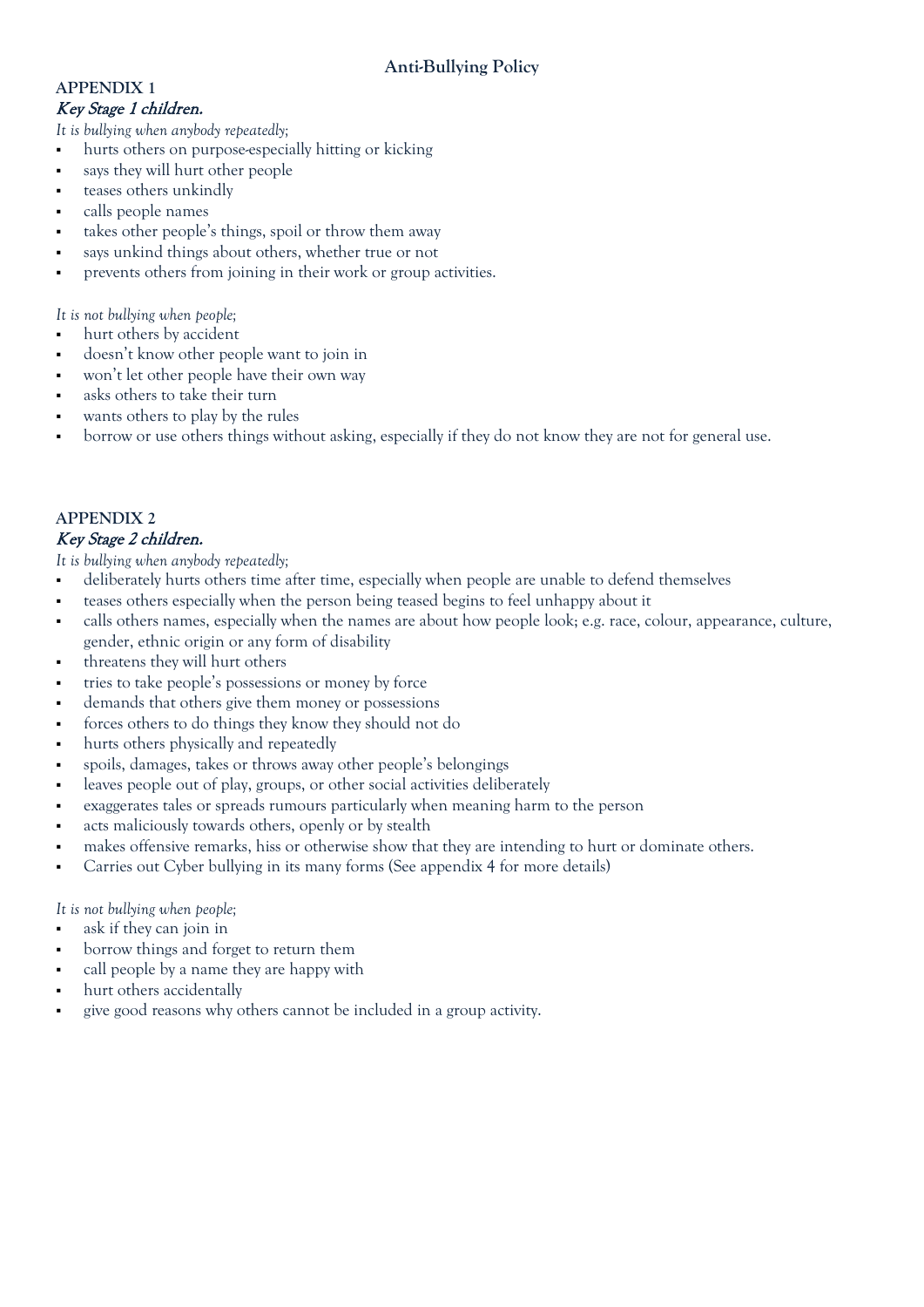### **APPENDIX 3 FLOW CHART**



### **APPENDIX 4**

### **Types of cyber bullying**

### 1. Harassment

It involves the bully sending offensive and malicious messages to an individual or a group and is often repeated multiple times. Cyberstalking is one form of harassment that involves continual threatening and rude messages, and can lead to physical harassment in the real, offline world.

### 2. Flaming

Flaming is similar to harassment, but it refers to an online fight exchanged via emails, instant messaging or chat rooms. It is a type of public bullying that often directs harsh languages, or images to a specific person.

### 3. Exclusion

Exclusion is the act of intentionally singling out and leaving a person out from an online group such as chats and sites. The group then subsequently leave malicious comments and harass the one they singled out.

### 4. Outing

Outing is when a bully shares personal and private information, pictures, or videos about someone publicly. A person is "outed" when his information has been disseminated throughout the internet.

### 5. Masquerading

Masquerading is a situation where a bully creates a fake identity to harass someone anonymously. In addition to creating a fake identity, the bully can impersonate someone else to send malicious messages to the victim.